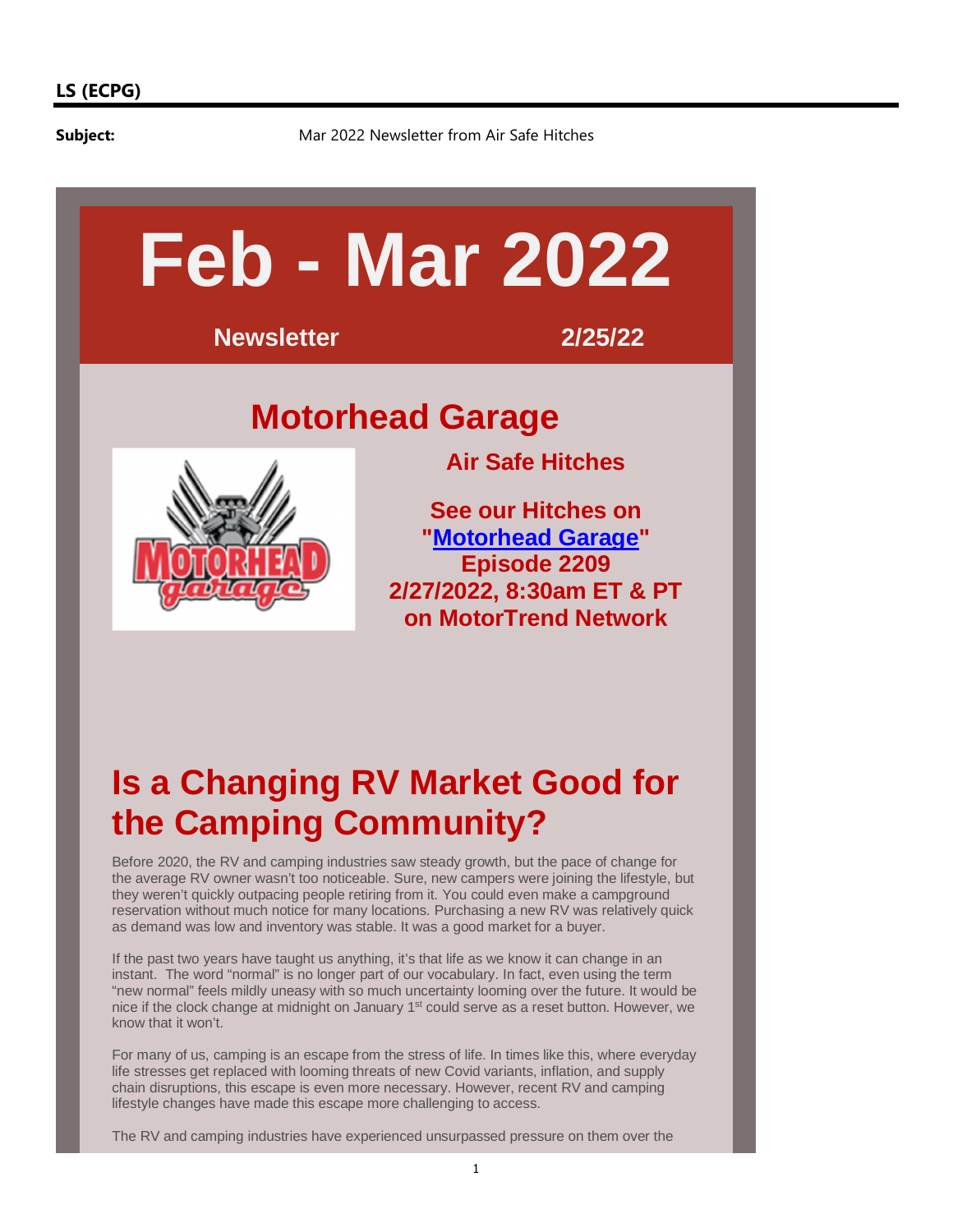past two years. Dealer inventories are more than 40% below "normal." As a result, the major manufacturers have billions of dollars in backorders, and wait times for new RVs are unprecedented, with some people waiting over a year to take ownership.

Between 2020 and 2021, more than 1 million new RV owners entered the lifestyle. As a result, once relatively easy to make just a few short years ago, reservations are increasingly harder to find. Some campers are even booking reservations a year out for popular campgrounds, and paying higher prices. Similarly, demand has pushed RV prices to record highs.

For veterans of the RV lifestyle, this is unwelcomed news. I have heard on many occasions individuals wishing that things could go back to the way it once was. But, unfortunately, the one oasis that many folks could rely on to escape from the stresses of life is now a source of new stress. This change can be scary, but there is hope. We must look beyond the fog of uncertainty and see the forest through the trees. There are many things to look forward to in the future.

# **A Reason for Hope**

Some life changes occur slowly over time, often without most people noticing them. Others happen quickly. The changes that Covid brought to our world are significant and happened suddenly. It's easy to draw a line in our recent life timelines as either pre-covid or post-covid. A few short days in March 2020 changed so much, so quickly.

This change is comparable to a natural disaster or a sudden life upending event like September 11, 2001. With these types of events, change occurs rapidly, and rebuilding occurs slowly. It's difficult, but if history teaches us anything, it's that we will rebuild and recover. When you're in the midst of that rebuilding process, it's hard to see the light at the end of the tunnel. However, we don't need to look to the future for hope. Instead, we can look at the process of rebuilding for it. If we trust in that process, just as history has proven before, we can look forward to a time where things are better.

I believe that there are very bright days ahead for the RV community. While things may never be as they once were, very few things in life are. Things will change, but there is reason to hope that it will bring many new positives to the RV community.

Below are a few things that we can look forward to in the future.

## **RV manufacturing**

The RV industry is stronger now than it has ever been before. In 2021, RV manufacturers will likely have shipped a record-breaking 600,000+ units. Predictions for 2022 expect more than 630,000 units shipped. The industry achieved this when resources were at an all-time low, a condition that throttled other industries. The RV manufacturers managed to do this through the pandemic, overcoming shutdowns, worker shortages, and changes to the workplace environment. While the industry has billions in backorders, they also have a solid and profitable financial forecast and reasons to invest in their future.

The profitability of the RV industry will not go unnoticed by new investors and entrepreneurs. In the coming years, I predict that we will see new RV manufacture startups offering advancements in RV technologies and construction, providing better built and more capable RVs. This change will likely pressure the existing manufacturers to improve product reliability, add new features, and focus more on customer satisfaction.

Strength in the RV manufacturing industry is good for the RV lifestyle. Aside from signaling investments in the products we use and love, it catalyzes the ancillary RV industries to invest and innovate. This change will be visible with traditional industry partners like equipment and accessory manufacturers, campgrounds, tow vehicle manufacturers, and service providers like wireless internet carriers.

# **New technologies: better connectivity**

As new campers enter the market, they'll bring with them their lifestyle needs. Internet connectivity has long been a struggle for the RV community. While some individuals are happy to disconnect when camping, it's clear that the majority want that option. In a recent survey of RV owners' internet needs, more than 80% of responses indicated that reliable internet access is essential.

New services, such as Elon Musk's Starlink satellite internet service, will likely fill some of this need, but the vast majority of campers may seek out simpler options. The wireless cellular industry has been painstakingly slow to respond to this demand, often creating hurdles like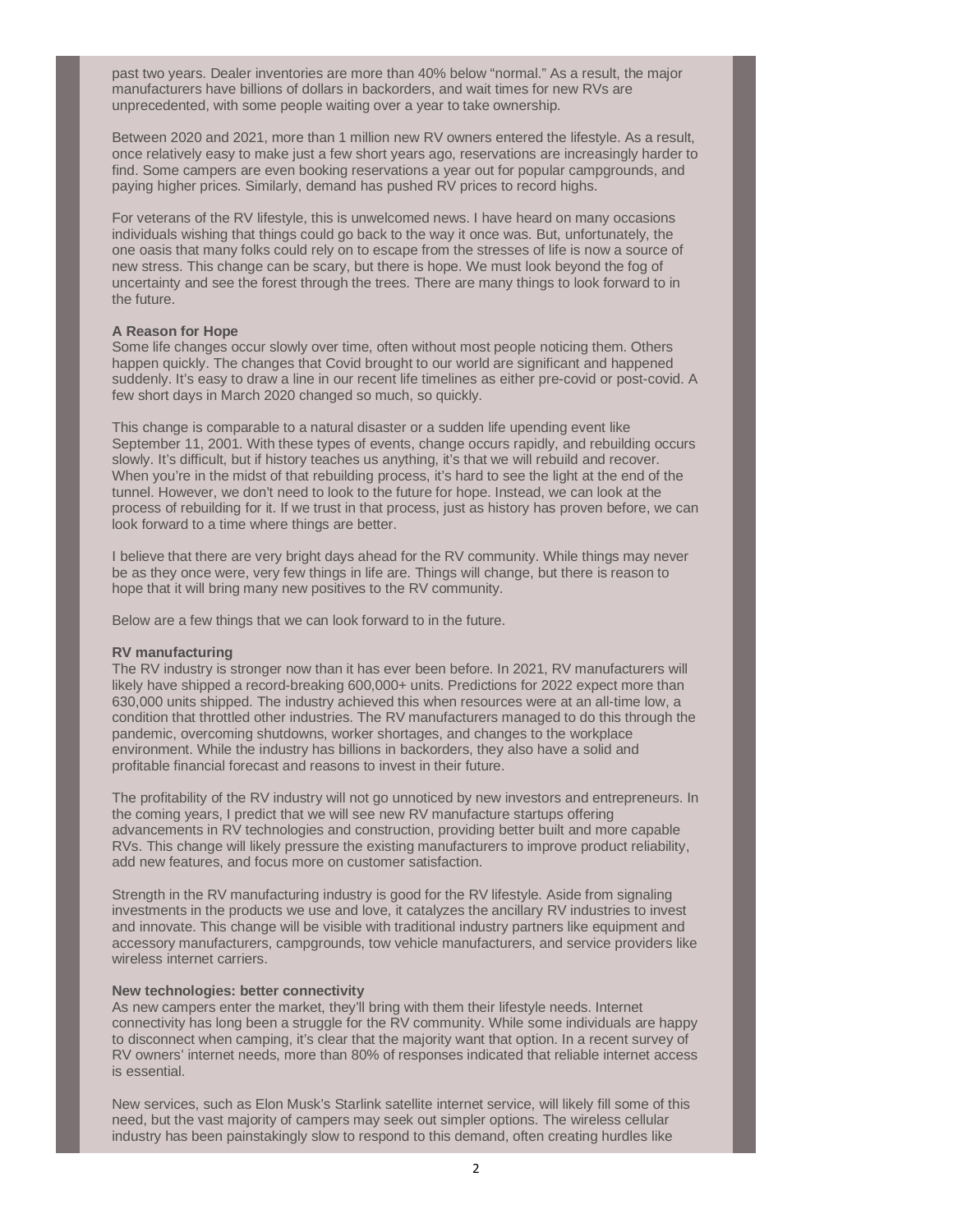speed throttling and high prices to maintain control. The market is ripe for a disrupter. I believe that the growth in the RV lifestyle will push traditional internet providers to change course and meet the market's demand. For those of you old enough to remember the early years of the cellular industry, consumers managed under restrictive geography rules, few minutes, and text message fees/limits. As the consumer demands changed, so did the industry. I believe we'll soon see that here in the RV market.

### **Tow vehicle advancement**

Last year's announcement of the new Ford F150 Lightning and the recent addition of Rivian to the truck manufacturer lineup, we're beginning to see changes to the traditional truck market that we rely on as the RV community. Electric drivetrain tow vehicles are in their infancy, but in the years to come, I do think we'll see reliable options for towing even some of the larger RVs. In order to accomplish this, technology will need to advance for manufactures to find the sweet spot of weight, range, and power. However, nothing spurs innovation like a demand. Coupled with RV manufacturing trends and creating lighter rigs, the electric truck market will get there. We also need infrastructure upgrades to make charging possible when towing. Currently, most charging stations wouldn't be able to accommodate a trailer. Adopting fast charging technology (15 minutes or less for a substantial charge) and reliable ranges will allow RV owners to consider going electric.

Some of the benefits of a fully electric truck may offset the negatives. I can envision a completely redefined boondocking experience. Suppose a truck can retain 100 miles of driving distance and allocate the rest of the battery charge to the RV. Generators can be a thing of the past, and campers can enjoy days of quiet, off-grid camping. I don't think this reality will be all too far into the future.

Aside from electric vehicles, we're also seeing advancements allowing more towing out of traditionally smaller engines. For example, the Ford Eco-Boost gas engine has provided strong competition to the diesel engine. Economy driving features in many trucks are already lowering fuel expenses. An eight-cylinder truck can now function like a four-cylinder SUV in some situations when unhitched. While we can't attribute these advancements solely to the RV lifestyle, the demand for reliable tow vehicles from RVers only helps to encourage continued investments in the truck market.

### **More camping options**

Perhaps one of the most stressful changes for the RV community is the overcrowding of campgrounds and the difficulty of making reservations. Just a few years ago, this wasn't much of a concern. In 2020, national reservations climbed by 1,323,031 to 3,267,142. This change is a 68% increase from the previous year. The numbers for 2021 will likely look similar. One of the challenges with the recent changes in the RV and camping industry is the inability of market elements to keep pace with each other. New RV owners have entered the market quickly. According to a report by Kampground of America, more than 10 million households camped for the first time in 2020. That's an astonishing figure. While not all of them were RV campers, the trend is real.

The challenge isn't so much the number of campers but more of the market's ability to respond to the demand. Market changes, such as the astronomical increase in RV sales, can happen quickly. Unfortunately, the needed infrastructure to accommodate them couldn't grow simultaneously. That created a situation like we're experiencing now. Increasing the campground space throughout the country will take many years. However, the good news is that it's happening. If you do a google news search for "campground expansion," you will see dozens of recent articles of examples of this happening. Constructing a new full-hookup campground site is expensive, costing on average nearly \$50,000/site. Before the recent surge in demand, the financial incentive wasn't there for large-scale campground development. This condition has changed.

Not only are private campgrounds adding new sites, but federal and state campgrounds are also as well. In 2020, congress passed the bipartisan Great American Outdoors Act (GAOA), which was signed into law by President Trump. The GAOA will direct \$9.5 billion of nontaxpayer funds to address infrastructure needs within the National Park Service, U.S. Forest Service, Bureau of Land Management, and other federal agencies over five years. This investment is a great start, providing enough funding to address about half of the outstanding infrastructure and maintenance needs on National recreational lands. Many of these needs are at federal campgrounds. In addition, investing in national parks is a wise economic decision. For every dollar invested in our national parks, \$10 is returned to the U.S. economy. That's a wise investment.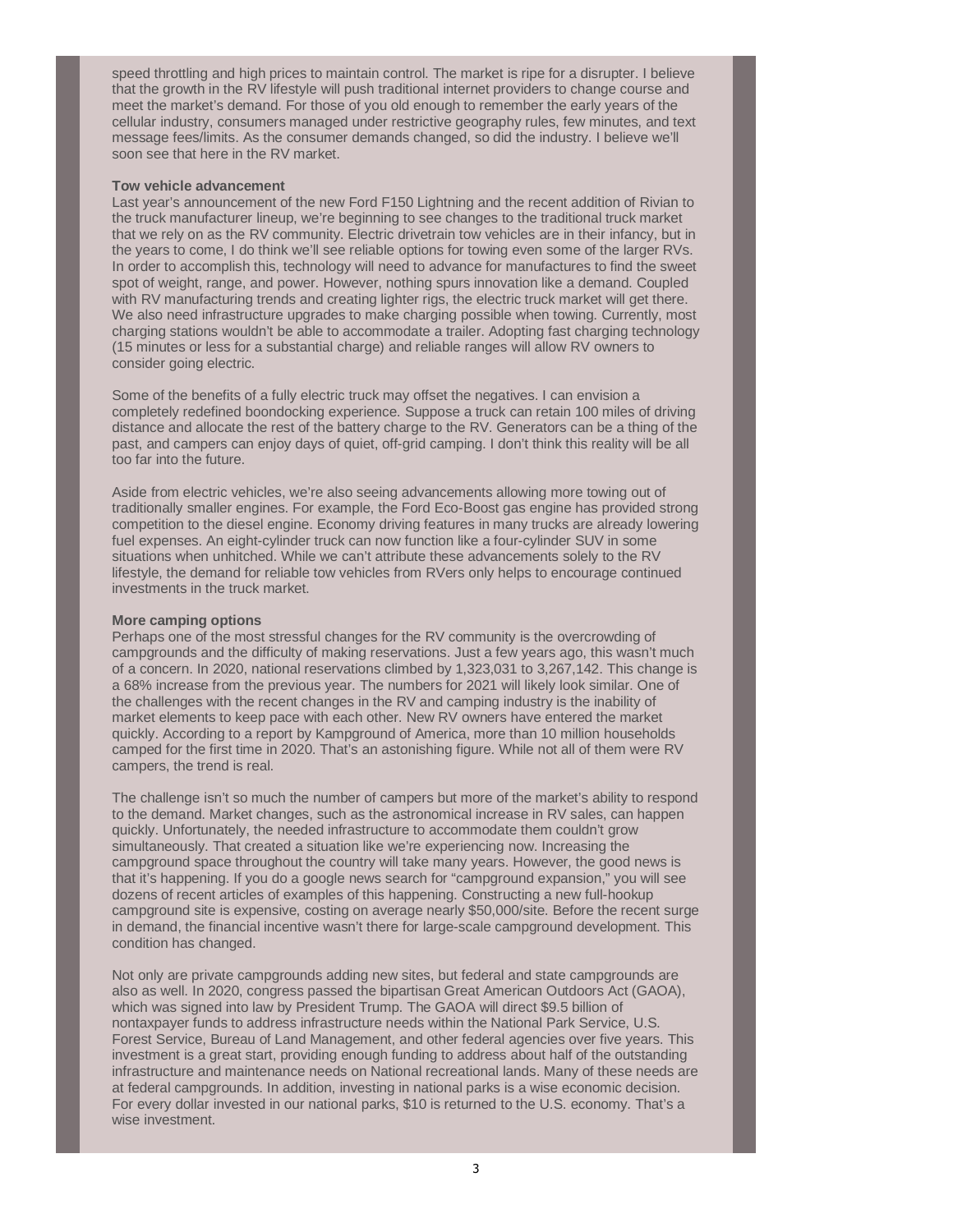In addition to the traditional campground, more unique and niche camping options will also emerge. Programs such as Harvest Host are defining new ways to meet the camping demand. Through Harvest Host, members can camp for free at hundreds of participating private locations such as farms, wineries, breweries, and other commercial businesses. Hosts benefit from this offering by attracting people to their business. Sites like Airbnb are also offering privately hosted camping locations. Over time, this will only increase, and options will emerge to take some pressure off traditional campgrounds.

The recent investments in camping accommodations will take some time to meet the current demand, but when it does, campers will have new and more diverse options to choose from. It's also important to know that we're experiencing the rise to the peak of demand right now. In time, this will level out, and we'll see the actual market demand. Traditional travel, which was stunted by the pandemic, will also return to normal levels. When that transition happens, we should see availability increase and have a much less stressful reservation process. As a result, we'll hopefully have a net increase in camping options.

### **Back to the basics**

I'll leave you with one final thought, which isn't about RVs, campgrounds, trucks, or technology. I am hopeful that a positive result of the surge in camping interest will do for others what it does for me, and I suspect many of you. Camping takes us from our fast-paced lives and forces us to slow down a little. It reconnects us with nature in a way that a hotel room can't. We spend more time outdoors, with family, and doing things we love. Camping allows us to meet new people and forge friendships without sending a friend request. It also helps build community, something that we desperately need right now. I can't count the number of times a fellow camper offered help if they saw me working on something or struggling to back into a site. Camping has a unique way of bringing people from all different walks of life together.

#### **Conclusion**

There's no question right now that the forces of supply and demand are impacting the RV and camping lifestyle. This reality is true for purchasing RVs, reserving campsites, and simply getting the tools and equipment needed to get on the road. Unfortunately, it's easy to feel defeated by these challenges and fear that things will never be as they once were. While the structure of the RV and camping experience that we all know and love may look different, I am hopeful that the core elements that draw us to it will return to normal. The new interest driving this demand will, over time, provide many benefits to all of us. History has proven, time and again, that recovery from a challenging situation is possible. We only need to look at the ingenuity of people and the progress they're making to meet the changing landscape as proof that we'll get there.

# **The 4 Biggest Trends at CES 2022**

 CES 2022 was presented as a hybrid event this year, allowing attendees to experience the energy of the show in person or take in the digital content from the comfort of their own homes. With the threat of omicron, many large companies withdrew at the last minute, including keynote presenter General Motors, and notable tech giants Amazon, Google, IBM, and LG.

I attended the in-person event in Las Vegas to gain insights on the latest tech and how it will apply to the real estate industry. Typically, the event attracts more than 170,000 attendees each year, but this year the Consumer Technology Association reported a total of 40,000 people on-site including 1,800 from the media. I sure didn't mind the lack of crowds and felt comfortable with the protocols in place, which included proof of vaccination, social distancing, and mask mandates. Plus, each attendee was provided with a complimentary Abbott BinaxNOW COVID-19 Self Testing kit upon check-in.

I believe the way we think about conferences has been permanently changed. CES has proven that the hybrid approach can offer the best of both worlds for those who choose to participate virtually or in person. Bill Strang, president of corporate strategy, e-commerce, and customer experience at TOTO, a bathroom product manufacture, said he missed the moments of serendipity that occur at CES, but that the virtual event was still productive for them. The company does plan to attend the Kitchen & Bath Show next month in Orlando.

Roei Friedberg, CEO of Aura Smart Air Inc., which produces air purification products and AI air quality management, found that the scaled-down audience was formed more of decision makers who were there for a specific purpose.

"It certainly helped reduce the extra noise," he said. "We don't see the conference going fully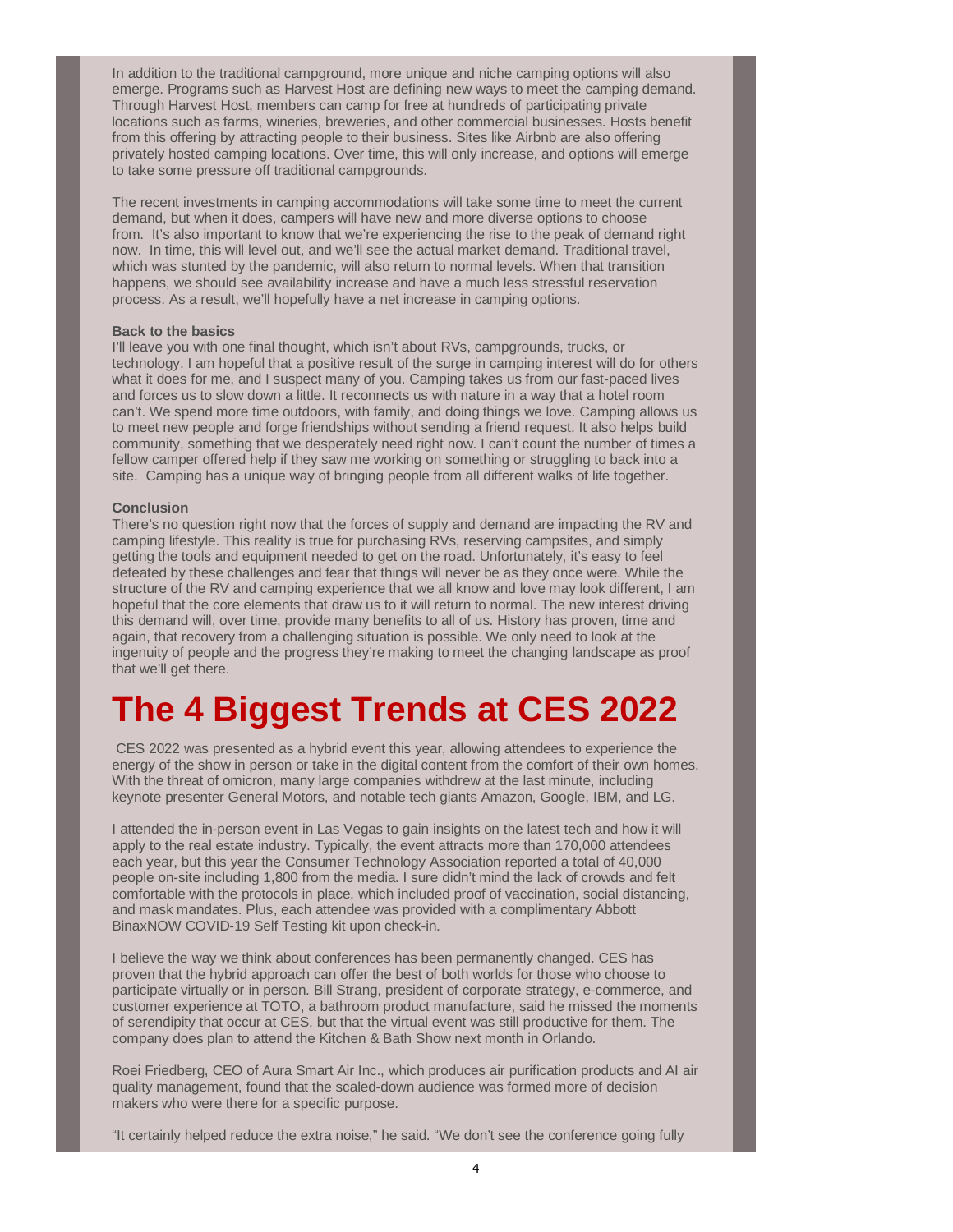virtual as nothing can really ever replace in-person face-to-face meetings."

During CES 2022 and the weeks leading up to the event, I was able to connect with many companies virtually and in person to learn about the latest technology trends and how they might affect real estate professionals and their clients. Here are four of the biggest trends I discovered this year, plus three bonus products every real estate pro will love.

**1. Electric Vehicles:** One of the big trends this year was electric vehicles, with GM announcing specs for the Chevy Silverado EV and electric versions of the Equinox and Blazer, which will be available next year. These are in addition to previously announced GMC Hummer EV, Cadillac LYRIQ, and the redesigned Chevrolet Bolt. GM announced big plans, including a promise to produce 30 new EVs by 2025, which is interesting considering they currently do not have any available to buy, and only shipped 26 units in the fourth quarter of 2021.

Mercedes-Benz unveiled the EQXX luxury EV sedan concept car that can get 600 miles per charge, BMW showed an electric crossover that can change colors, and even Sony announced Sony Mobility Inc. and had its prototype EVs Vision-S 01 and Vision-S 02 on display.

**2. Charging Stations:** With the adoption of EVs set to rise in the next decade, consumers will need a place to charge their vehicles, so of course, several companies offered various charging solutions at CES 2022. Among the recent technologies is the concept that an EV could act as a backup battery for your home by using what's called bidirectional charging. I spoke to a representative from Wallbox about the new Quasar bidirectional charger. They've proven the technology works are in conversations with manufacturers. There aren't yet EVs with this capability, but this is what's coming down the pike.

"In order to transition to an electric future, the EV industry must take a holistic approach to product development—there isn't a 'one-size-fits-all' solution," said Mike Battaglia, senior vice president of Blink Charging, which launched seven charging station products at the show that span home, fleet, multifamily, and retail. The company also has four new products geared towards home and multifamily use. "CES was a great success this year. We saw incredible interest in the charging infrastructure that will power the transition to electric vehicles, alongside the show's major spotlight on the growth of the EV industry overall," he added.

**3. Air Quality:** The next big trend I saw at CES was a focus on air quality. I've previously covered Airthings Wave Plus systems, which can detect Radon, TVOCs, CO2, humidity, temperature, and pressure. This year, they announced the new View series which shows the information on display including radon, particulate matter, and CO2. I was pleased to see that they switched the radon measurement to pCi/L, which is more commonly used than Bq/m3. Other companies such as Alen and Aura Air have focused on air purification, offering solutions for homes, offices, and commercial spaces.

"We are now at a point where we no longer have to explain the importance of air quality—it is inherent," said Friedberg. "Along with sustainability, health and wellness, and of course COVID-19, air quality is certainly one of the biggest trends coming out of CES. It's not a 'nice have,' it's a 'must have.'"

Bharti Patel, chief technology Officer of Alen, said that indoor air quality has become more important than ever before because people are now aware of the dangers of aerosols spreading particulate matter. In addition, wildfires present dangers to millions of people throughout the country.

"Air purifiers can dramatically improve the air quality in the spaces where people live, work, learn, and play every day," Patel said. "Alen's Pure Air Platform is designed to monitor, control, and manage multiple geographically dispersed air purifiers and provide an easy-to-use way to stay on top of air quality management and potential safety issues, continuously provide vital data and alerts, and use data-driven intelligence to provide confidence in air quality, safety, and health."

**4. Smart Home Tech:** On the smart-home side of things, companies such as Cync, Array, TP-Link, Eufy, are expanding into related smart-home categories, relying less on integrations and instead of creating end-to-end solutions. This solves challenges with connecting different devices and getting set up and allows the user to do everything in just one app. However, the desire to work together remains, as demonstrated by the strength of the Z-Wave Alliance as well as collaborations between companies like Schlage and Apple.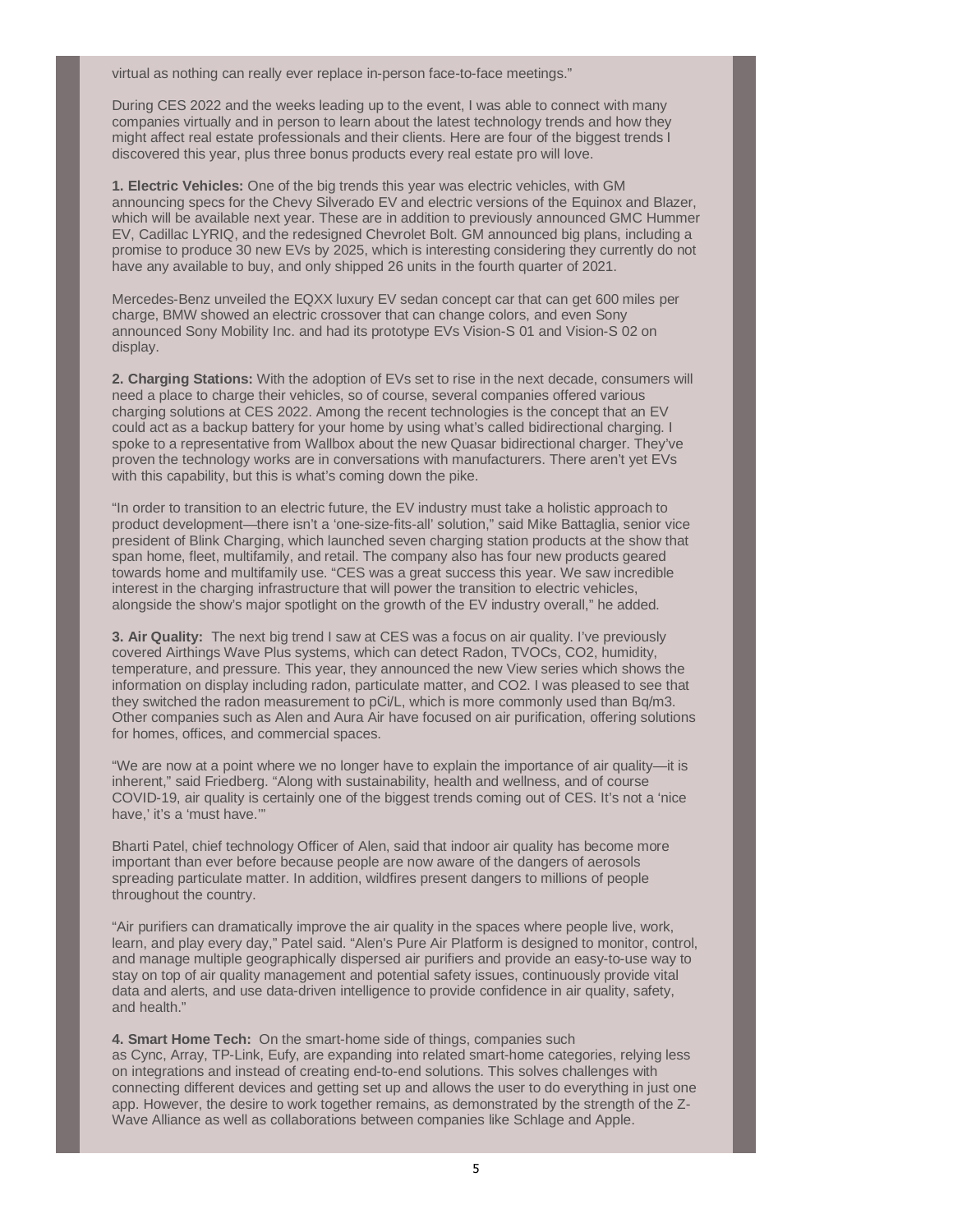"The smart home market is growing exponentially and as demands increase for a seamless connected home experience, Z-Wave is there leading the way," said Mitch Klein, executive director of the Z-Wave Alliance.

Dave Ilardi, general manager at Schlage, a brand of Allegion, said the company's collaboration with Apple has the goal of convenience and secure home access for consumers.

"The Schlage Encode Plus Smart WiFi Deadbolt provides homeowners with an even simpler and secure way to access their homes," Ilardi said. "This is just another step in our vision to create purposeful experiences that deliver simplicity and peace of mind."

Klein mentioned examples of products introduced to the market that are the first of their kind, such as the Masonite M-Pwr Smart Door and the award-winning DEN SmartStrike. "According to our newly released 2022 Z-Wave State of the Ecosystem Report, smart door locks are in the top five devices consumers are interested in adding to their smart home system," he said,

Belkin launched Wemo in 2012, which has been at forefront of the smart home evolution, bringing various products to market like energy-monitoring smart plugs and app-and-voicecontrolled lighting solutions. At CES 2022, the Wemo announced its new smart video doorbell.

"With the proliferation of smart devices and reliance on smart home hubs for convenience and security, Wemo is well-poised to bring continued innovation to the market with the latest smart home technologies," said Belkin International CEO Steve Malony.

# **Airstream's Electric Trailer Concept Can Run Off-Grid for Weeks**

 The eStream, a sleek, solar-powered RV, showcases technology that will trickle throughout the industry.

## By Kyle Stock February 3, 2022, 10:00 AM EST

Electric vehicle technology, having zipped from sedans to scooters to tractors, finally is connecting to homes on wheels. And, similarly to autos, it is starting on the swanky end of the market.

Airstream, the brand of silver-bullet shaped campers, has rolled out an electrified travel trailer that will help its parent, RV giant Thor Industries, navigate towards an emissions-free future. The rig, dubbed the eStream, is only a concept and isn't yet available for purchase, but it showcases technology that Chief Executive Officer Bob Wheeler says will soon trickle through the booming RV industry.

"Everything that's packed in the eStream won't make sense for the market as is," Wheeler said at a press event showcasing the trailer, "but there are so many threads, so much can come out of this that will find its way in the future."

The eStream is outfitted with a span of solar panels and a skateboard-style chassis with two large battery packs in a configuration much like Tesla's. Narrower and with fewer vents and protrusions, the rig is about 20% more aerodynamic than a traditional Airstream. The solar panels, for example, are built into the roof, rather than bolted on.

Airstreams are trailers and, as such, are traditionally engineless. The sheer bulk and profile of most RVs present a significant challenge to traveling the distances electric vehicle owners have come to expect. The eStream, however, represents a kind of middle ground on the path to emissions-free camping. It has a pair of electric motors driving its axle, essentially making it easier to tow. If it's being towed by a gas-powered vehicle, the drivetrain will offset some emissions; if it's being towed by another electric vehicle, the camper will extend its range. The powered axle will also help the rig navigate slick or uneven terrain, according to McKay Featherstone, the brand's vice president of product development and engineering.

Its cleverest party trick, however, is moving while unhitched. The trailer can be driven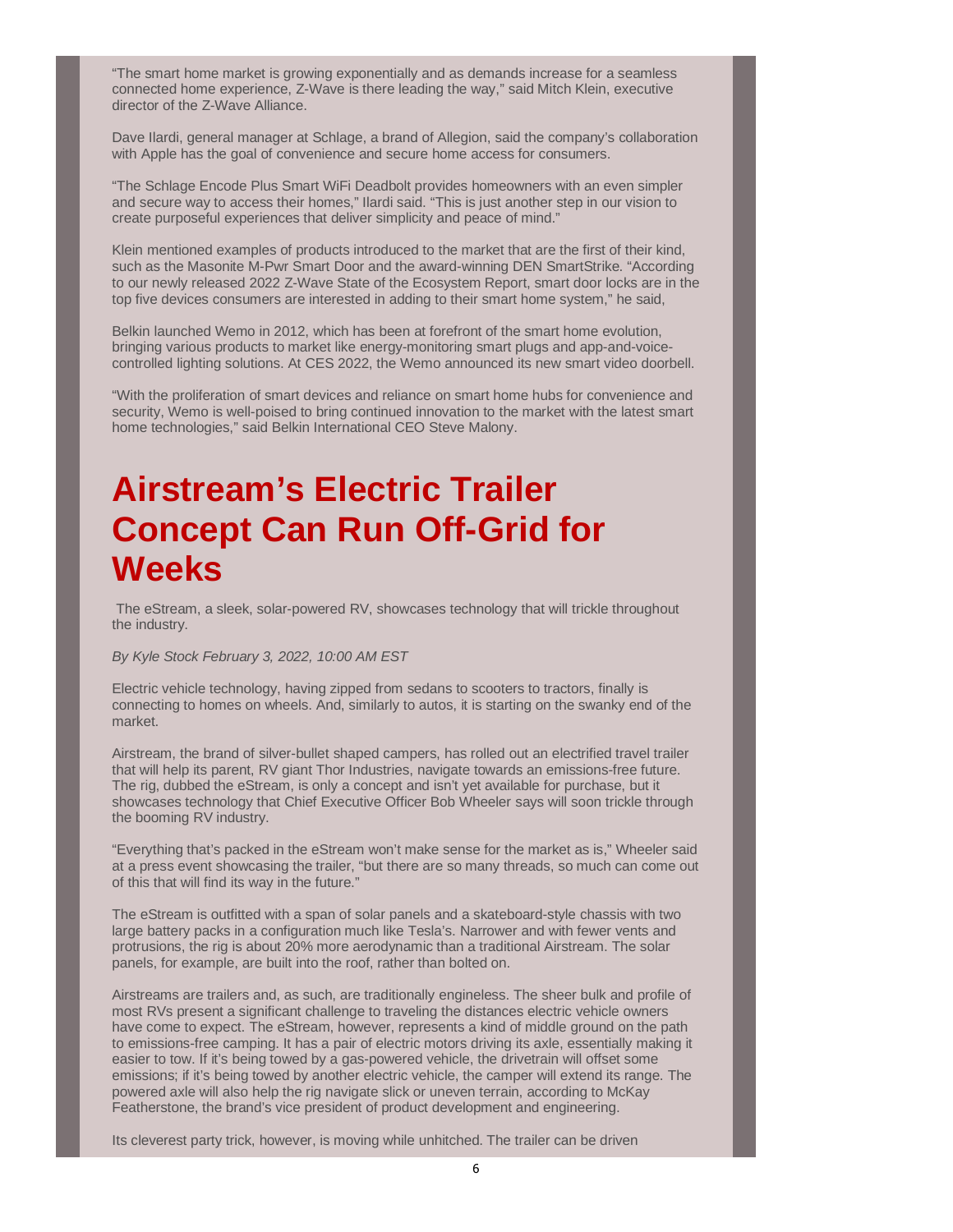independently via a smartphone, precluding the fraught process of backing into a tight camping spot. "That's a pain point we hope we can just simply eliminate and we'll save a lot of marriages with this product," Featherstone said.

RVs often draw electricity from brawny outlets at campgrounds — "shore power" in industryspeak. Airstream says its new rig will be able to pass up those plugs and let owners roam more freely off the grid. The bank of batteries juices the air-conditioner, refrigerator and other appliances, creature comforts that typically have relied on burning propane. They can be charged via plug, but will also top up from the solar panels and a regenerative braking system.

"It's going to help customers go wherever they want to go and to stay there as long as they wish," Featherstone said. "You could literally stay off-grid for weeks if you wanted to."

The camper can also export its electrons, acting as a backup generator for a home or a charger for a separate electric vehicle.

The eStream is hitting an industry with momentum. With consumers steering clear of airlines and hotels, RV sales accelerated throughout the pandemic. Last year, U.S. RV companies delivered 600,240 vehicles, a 48% increase over 2019, and most of those rigs were towable trailers like the ones Airstream makes.

Thor, however, isn't the only company investing in electric R&D. Last month, Winnebago unveiled an electric motorhome dubbed the e-RV that will be able to drive 125 miles on battery power. Alas, it also a concept vehicle and, like the eStream, won't be available for sale.

For the moment, climate conscious campers will have to think smaller. Sometime this year, Ford is expecting to deliver the first electric versions of its Transit van, which will travel about 126 miles on a charge. And Volkswagen is reprising its storied camper van in an electric iteration dubbed the ID.Buzz, which is expected to hit dealers sometime next year.





**Why Use an Air Hitch?**

**AirSafe is committed to giving you the safest and most comfortable ride possible. We offer the largest selection of air hitches in the industry, including 5th wheel hitches, gooseneck hitches, and receiver hitches for trailer hitches for trucks.** 

**Our hitches utilize the most innovative engineering and design available on the market today. With a fully height adjustable design, AirSafe hitches are easy to use and don't cause any headaches.**

**Air Safe Hitches also delivers the ultimate in safety.**

**With only 10% trailer inertia, our hitches make your vehicles sway a lot less. By evenly distributing the weight between the trailer and the tow vehicle, you will have more ability to brake and steer safely.** 

**AirSafe Hitches are the safest way to tow anything, and they provide the most comfort of any ride. If that isn't enough to convince you, these hitches are also affordable. With AirSafe Hitches, you get safety, comfort, and savings all in one.**

**5th Wheel Hitches -** Omni-Directional 4 air bag vs competitor 2 air bag system. A four-air bag hitch is designed to allow the hitch head to move on the air bags in any direction based on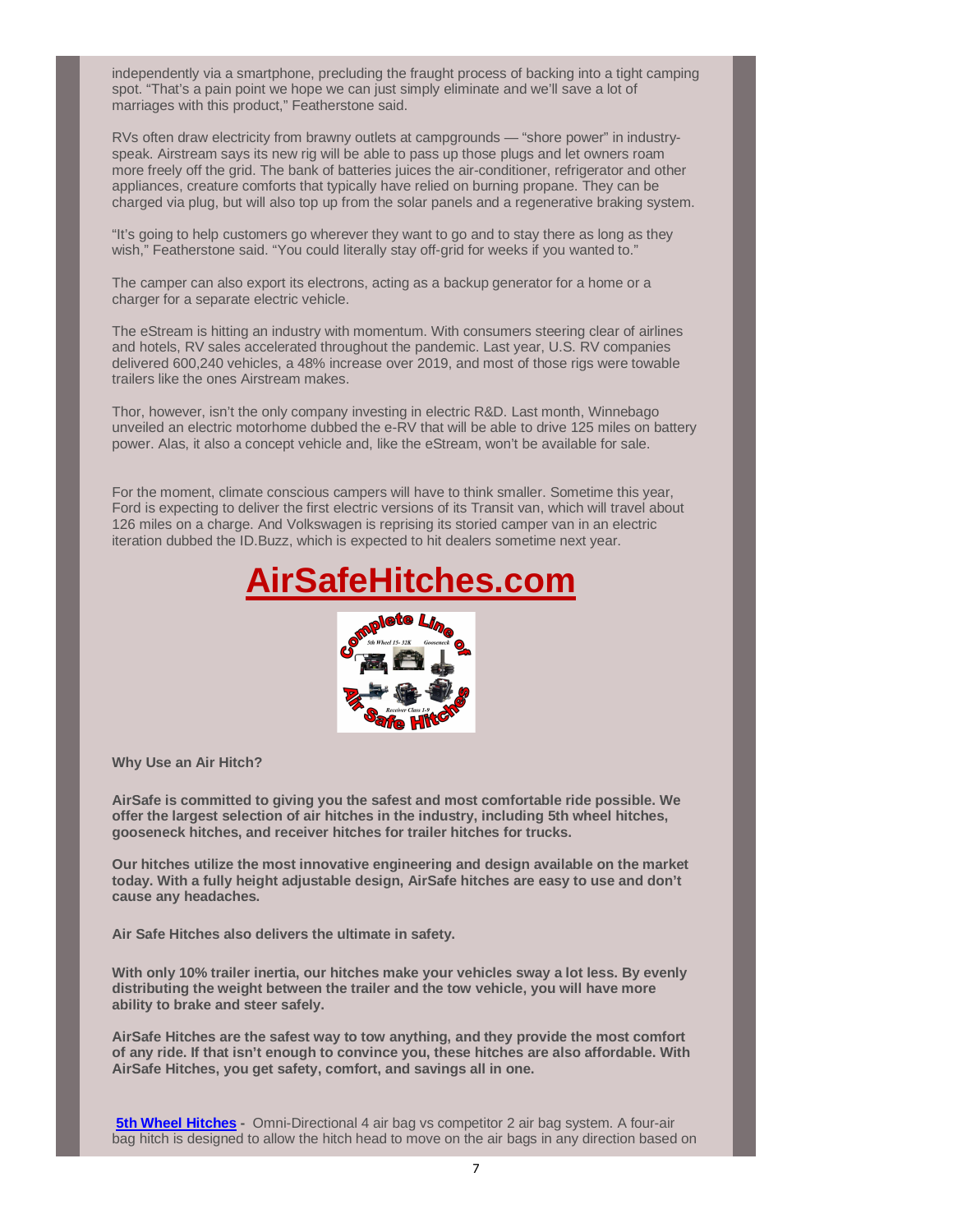articulation from the trailer itself. The result of such continuous motion results in a smooth ride and decrease chucking and surging forces form the trailer on the truck. In addition to the movement from the trailer, the 4-airbag hitch support 100% of the pin weight, increasing the effectiveness of the air springs. This results in a smooth and controlled motion for the trailer on the truck.

**Receiver Hitches** – If you want a smoother ride and the ultimate in control, then you need the advantage provided by Air Safe Hitches with the Receiver Hitch by AirSafe™. With an Air Safe Receiver Hitch you will get a 90% smoother ride than with a traditional hitch, which can save you money. Glide across the highways and roads avoiding the constant bouncing, which leads to a decrease in gas mileage and early wear and tear on your tires. Our Air Safe Receiver Hitches also reduce stress on your truck and trailer suspension and help eliminate breakages inside the trailer. Our design allows total air ride vs the Shocker Hitch with the hinged approach.

**Gooseneck Hitches –** Air Safe offers the industry's largest selection of air hitches. Innovation and engineering insures you receive the safest and smoothest ride. "Enjoy the ride, arrive alive." With AIRSAFE™ you stop the flow of shock flow between the tow vehicle to the trailer and greatly reduce the explosion of energy when these two forces meet. The patented AIRSAFE™ hitches are engineered so the connection to the trailer is separated from the connection to the tow vehicle by an industrial strength airbag. Air Safe Gooseneck Hitches by AIRSAFE™ are simply the best air product money can buy. They are engineered with you and your precious cargo in mind. Simply remove your existing gooseneck tube and coupler and replace it with the AIRSAFE™ system. Available in round and square necks.

**Click to check out the benefits of an air hitch vs a rigid hitch.**

# **Will RV Prices Go Down in 2022?**

 BY**JASON & RAE MILLER** FEBRUARY 1, 2022

The RV market exploded during the COVID-19 pandemic. While travel restrictions remained in place, many craved any opportunity to get out of the house. As a result, recreational vehicles provided a glimmer of relief for those seeking safer travel.

The demand for self-sustaining travel kicked the RV market into high gear in 2020, with record numbers of travelers buying or renting an RV. Pandemic-induced shutdowns included the RV industry, which led to supply shortages and price increases.

As a result, the price of RVing was high in 2021. But what about 2022? Will the trend continue? If you gaze with us into the crystal ball, we'll try to demystify a few things.

### What Kept RV Prices High in 2021?

As vaccinations ramped up and COVID-19 cases dwindled, restrictions began to lift in 2021. Even as most indicators show that we're emerging from the pandemic, many people remain hesitant to engage in traditional travel.

While 2020 was a banner year for the RV industry, 2021 shattered those records. Many workforces turned to work-from-home modules after seeing how successful it was during the shutdown in early 2020.

These are all just scenarios contributing to the main reasons prices will remain high: low inventory and high demand.

#### Low Inventory

COVID restrictions dealt RV manufacturers several blows. Employers in the RV industry were forced to send their workers home for a significant period in 2020. When work resumed, productivity was limited thanks to social distancing and other safety measures.

In addition to that, the pandemic disrupted numerous supply chains around the globe. You've probably noticed that Amazon and other shippers haven't been as speedy as they were prepandemic. That has carried over to the manufacturing world as well, where delays have slowed the supply of many of the necessary components to ramp up production, leading to low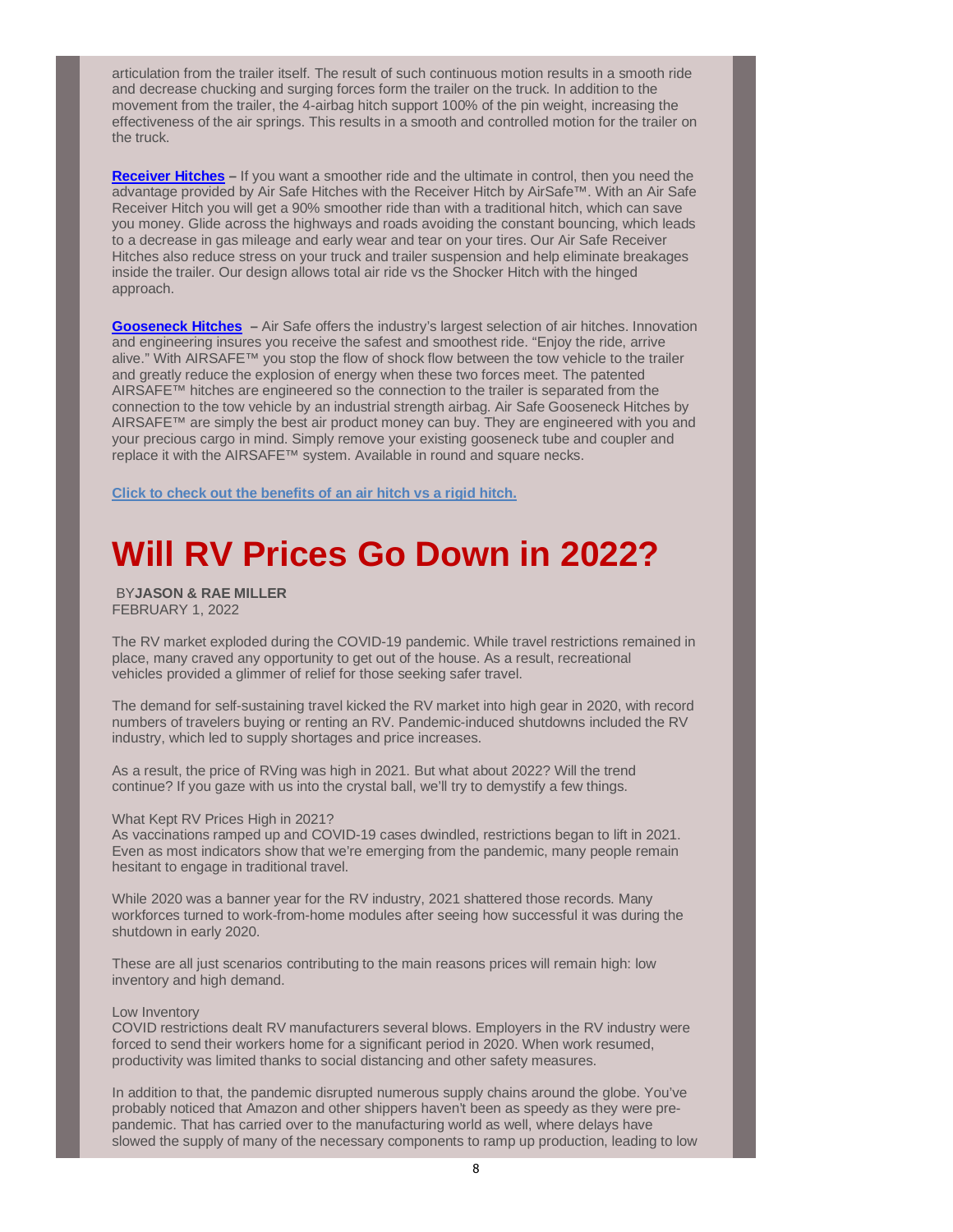#### inventory.

The natural cycle of the economy forces prices to rise when inventory is low. Not only is it a capital opportunity for manufacturers to recoup some of their losses during times of no or low productivity, but it also helps to reduce demand so the supply chain can catch up.

#### High Demand

Increased demand aggravated production issues because of restrictions and disruptions. Like the rest of us, RV dealers and manufacturers could never have foreseen the pandemic coming, which drove demand for their products to record highs.

As you might remember from your high school economics class, higher demand equals higher prices. The uncertainty in the economy and the continued interest in RVs make it challenging to tell if that demand will drop anytime soon.

#### What Would Make Prices Go Down in 2022?

While RV prices remained high throughout 2021, there's a glimmer on the horizon for hopeful RVers.

#### More Used RVs

Though many people opted to travel in RVs in 2020 and 2021, some will realize that RVing simply isn't for them, at least not long term.

Traveling in an RV may have been a haven when the pandemic was spreading across the globe, but that doesn't mean it's the preferred method of travel for everyone. Many new RVers will put their RVs on the market once they feel comfortable returning to other forms of travel.

### Lower Demand

Mounting concerns about the Delta and Omicron variant and other Covid issues could decrease the demand once again. There may be a lower surge of people wanting to leave the house. As vaccinated individuals have more travel freedoms, the surge of travelers will naturally wane, putting less demand on the RV industry.

Of course, the opposite effect could take place.

### Higher Inventory

Returning to normalcy is the driving factor here. As businesses return to full capacity and supply chains begin to clear up, production will return to normal and perhaps even increase beyond typical levels.

When that happens, the number of new RVs available will increase. Coupled with the expectation of an increase in used RVs, inventory should be considerably higher in 2022 than it was in 2020 and 2021. This would naturally drive RV prices down.

### Should You Buy a Camper in 2022?

In our opinion, 2021 was the worst time to buy an RV. But, there's not a singular answer to this question, as time will reveal much.

It's human nature for things to cycle up and down, but there are many unknowns in the coming year. Travelers adapted during COVID, opting for the choice of RV travel to mitigate safety risks. But many of those folks will give up their RV travels at some point, and manufacturing will return to normal.

Therefore, there could be an uptick in used RVs hitting the market, so you might luck out with a higher inventory in the used RV department.

# **Retro: A Road Trip Back to 1973**

**RV PRO Staff** February 23, 2022

There's a buzz around EVs right now, but it was RVs that had captured the nation's attention back in the 1960s and 1970s. So much so that GM thought it would cash in on the craze and develop its own from the ground up, the GMC MotorHome.

Most recreational vehicles (RVs) were built by small independent firms using existing truck chassis and were compromised as a result. The floors were too high and they rode badly so